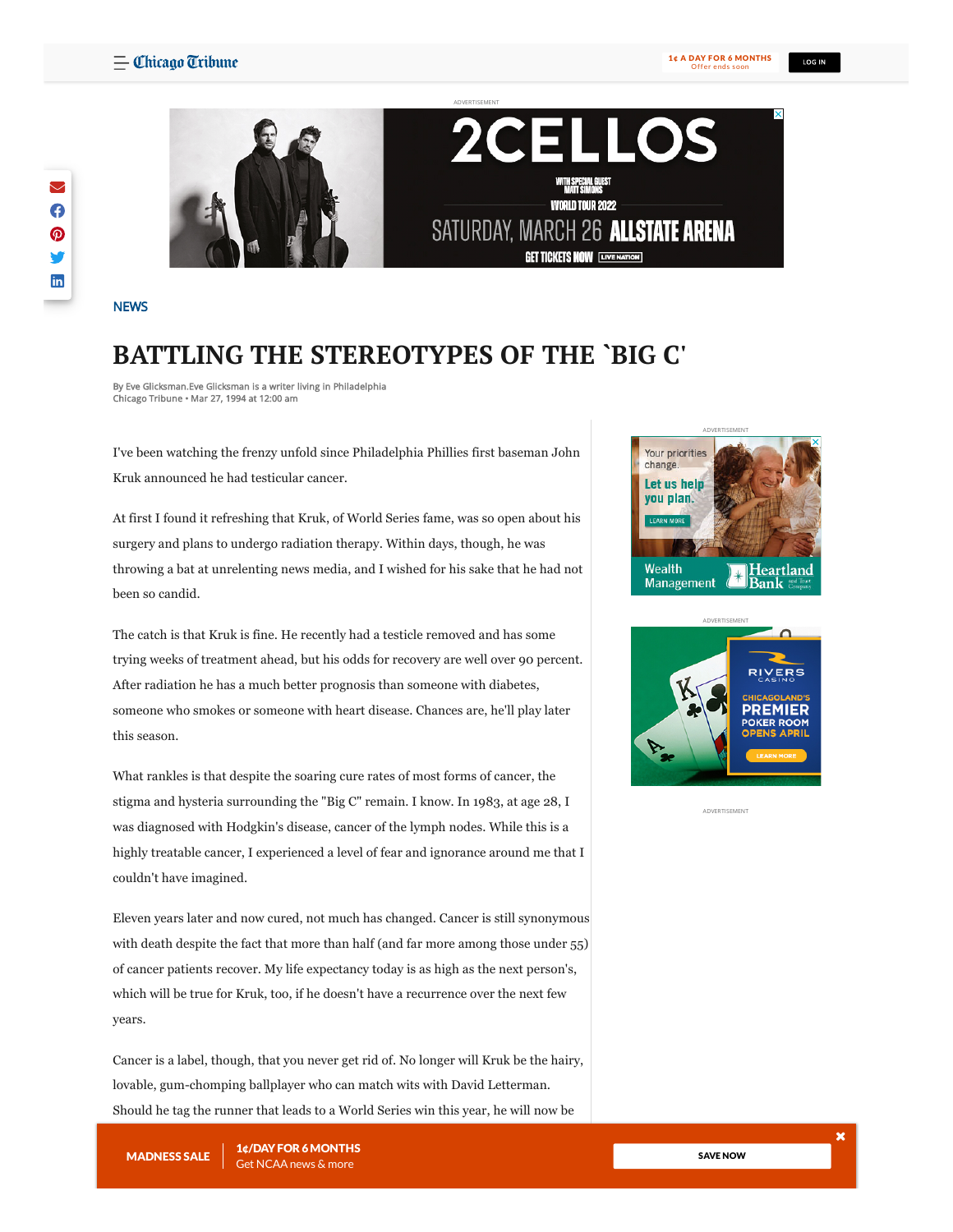Well, who wouldn't brave treatment given the alternative?

braved treatment.

More annoying than those who marvel how well you're taking all this are people who point out how lucky you are to have a highly curable form of cancer. Neither Kruk nor I was lucky to suffer a serious illness and its after-effects so young, yet others expect us to be more grateful than they are for being healthy.

Another sentimental stereotype is that those who have suffered cancer are nobler and wiser. It sounds ridiculous, but some people seem to like you better after finding out you once lost your hair. Heck, it's just as easy to become bitter and manipulative after cancer as it is to turn saintly.

AIDS has replaced cancer as the scourge of our times, and whatever taboos society harbors about cancer are nothing compared to the fear and misunderstanding surrounding AIDS. Still, one in four cancer survivors say they experience job discrimination, according to the National Cancer Institute. Most employers are unaware of studies that show turnover, absenteeism and work productivity are no different for cancer survivors. And despite every positive report about his health, John Kruk will never play ball again with a coach who won't wonder if he'll go the season.

Inaccurate beliefs about cancer persist because the most visible patients are those who are sickest. With new medications which can relieve many side effects of chemotherapy and radiation, 80 percent of cancer patients return to work after diagnosis, the NCI reports.

On the first day of March, I quietly noted my 10-year remission from Hodgkin's disease. I was going to allow everyone to forget, but when John Kruk hurled that bat, it made me think that maybe the story still needs telling.

**[Het meest verslavende spel van het jaar](https://om.forgeofempires.com/foe/nl/?ref=tab_nl_nl&&external_param=2855376881&pid=tribunedigital-chicagotribune&bid=http%3A%2F%2Fcdn.taboola.com%2Flibtrc%2Fstatic%2Fthumbnails%2F11fed979accfb8cd4c2bcc4028c189b1.jpeg&tblci=GiCJf3tDDHOAAT7q7ixUsSPy3wmo2dhMM0DKK88kuHoqoSDJqD8oiYuJw9XS2fVM#tblciGiCJf3tDDHOAAT7q7ixUsSPy3wmo2dhMM0DKK88kuHoqoSDJqD8oiYuJw9XS2fVM)**

**[Nu afspelen](https://trc.taboola.com/tribunedigital-chicagotribune/log/3/click?pi=%2Fnews%2Fct-xpm-1994-03-27-9403270398-story.html&ri=0cf0c72b25fecb0cc77f3d467063f495&sd=v2_0f403b1dcb21326485d51a781cd8a4d9_bfe12dc3-f9e3-4c14-be69-839b8ae5267c-tuct934218c_1648008204_1648008204_CNawjgYQrco9GPGexqf7LyABKAEwoQE4l-oLQJmXEEi0htgDUP___________wFYAGAAaOOv5p_U4LqOMnAA&ui=bfe12dc3-f9e3-4c14-be69-839b8ae5267c-tuct934218c&it=text&ii=~~V1~~-8594818099329583836~~9gnsPAck4EZx7CueIP-XXOMxnAGlMgkMrWQfyvIbJ-HTxvAnL2wqac4MyzR7uD46gj3kUkbS3FhelBtnsiJV6MhkDZRZzzIqDobN6rWmCPA3hYz5D3PLat6nhIftiT1lwdxwdlxkeV_Mfb3eos_TQavImGhxk0e7psNAZxHJ9RJ3GazEgKhXHrnOEF5GkZY-K3tVNAJyWMF8c8rT2hJ6aUNDWFQ_jOQUa1XANT8asgYFMprKyPpf7o5fYM19j2rIjxfAtsj75Zm6PzSBS4yNyYsQY1ocAJe2i9XJvNVjSY0&pt=text&li=rbox-t2v&sig=ab16a8b0e3f70f4792ca0985bbfea5bdd08b6601a6de&redir=https%3A%2F%2Fom.forgeofempires.com%2Ffoe%2Fnl%2F%3Fref%3Dtab_nl_nl%26%26external_param%3D2855376881%26pid%3Dtribunedigital-chicagotribune%26bid%3Dhttp%253A%252F%252Fcdn.taboola.com%252Flibtrc%252Fstatic%252Fthumbnails%252F11fed979accfb8cd4c2bcc4028c189b1.jpeg%26tblci%3DGiCJf3tDDHOAAT7q7ixUsSPy3wmo2dhMM0DKK88kuHoqoSDJqD8oiYuJw9XS2fVM%23tblciGiCJf3tDDHOAAT7q7ixUsSPy3wmo2dhMM0DKK88kuHoqoSDJqD8oiYuJw9XS2fVM&vi=1648008204145&p=innogamesforgeofempiressc&r=80&tvi2=5271<i=deflated&ppb=CJIG&cpb=EhIyMDIyMDMxOS0yLVJFTEVBU0UYrAcgmPseKhloay50YWJvb2xhc3luZGljYXRpb24uY29tMgh0cmM2MDExNziA3rzJCkCX6gtImZcQULSG2ANY____________AWMI9B0QlykYAmRjCNcWENUfGCNkYwikKRCsNxgkZGMI0gMQ4AYYCGRjCJYUEJccGBhkYwjrJBDPMxgdZGMI9BQQnh0YH2RjCKQnEIM1GC9keAGAAfZXiAG0hunDAZABFg&cta=true)**

**Tab99la Feed** 

#### **Most Read**

[Lollapalooza](https://www.chicagotribune.com/entertainment/music/ct-ent-lollapalooza-lineup-summer-2022-20220322-tmebs7epljht5c7wdokjfuzhtm-story.html#nt=related-content) lineup for summer 2022 in Chicago: Metallica, Dua Lipa, J. Cole, Green Day



March 22, 2022

Chicago casino bidders down to three [finalists:](https://www.chicagotribune.com/news/breaking/ct-chicago-casino-three-finalists-bids-20220322-gxtcc4pihvaqvetdgefd4hse44-story.html#nt=related-content) River West, South Loop and next to Soldier Field 4h



We tried mystery meals from the Too Good To Go app, which sells leftovers from Chicago [restaurants](https://www.chicagotribune.com/dining/ct-food-too-good-to-go-app-tt-20220322-2dx7f6nvcrczfdfhidy7crhxqe-story.html#nt=related-content) for cheap

March 22, 2022



ADVERTISEMENT

**You May Like[Sponsored](https://popup.taboola.com/en/?template=colorbox&utm_source=tribunedigital-chicagotribune&utm_medium=referral&utm_content=thumbnails-rr2:taboola-right-rail-thumbnails_arc:#nt=related-content) Links by [Taboola](https://popup.taboola.com/en/?template=colorbox&utm_source=tribunedigital-chicagotribune&utm_medium=referral&utm_content=thumbnails-rr2:taboola-right-rail-thumbnails_arc:#nt=related-content)**

**Thrillist [18 Countries' Breakfasts, Ranked](https://edition.thrillist.com/s/worlds-best-breakfast-ranking-57d9c8ad104a40e8?utm_campaign=worldsbestbreakfast-c81dc89a7b5c436d&utm_source=tab&utm_medium=cpc&utm_term=tribunedigital-chicagotribune#nt=related-content)**

**Vakantie Kroatie [Zoek naar vakantie Kroatie](https://results.vibescaster.com/nl/search?s=w&q=Vakantie+Kroatie&_qntk_source=taboola&_qntk_mezzo=cpc&click-id=GiCJf3tDDHOAAT7q7ixUsSPy3wmo2dhMM0DKK88kuHoqoSDLi1cokf6zmrDe78nzAQ&name=clickads&partner-name=1426891&_qntk_camp=16863710&_qntk_creat=3177651213&utm_medium=search_VIBE_nl_%5BVACANZE%5D_tbl_Vakantie_Kroatie_kdevdesk_%5BTs2%5D_08mar22_%5BkDUPL%5D_%5BcntNL%5D&utm_campaign=search_VIBE_nl_%5BVACANZE%5D_tbl_Vakantie_Kroatie_kdevdesk_%5BTs2%5D_08mar22_%5BkDUPL%5D_%5BcntNL%5D&_qntk_site=tribunedigital-chicagotribune&_qntk_siteid=1008941&_qntk_dev=Desktop&utm_term=Vakantie_Kroatie&tmplt=s2#tblciGiCJf3tDDHOAAT7q7ixUsSPy3wmo2dhMM0DKK88kuHoqoSDLi1cokf6zmrDe78nzAQ)**



**Forge of Empires** |[Sponsored](https://popup.taboola.com/en/?template=colorbox&utm_source=tribunedigital-chicagotribune&utm_medium=referral&utm_content=thumbs-feed-01a:below-article-thumbs_ARC%20|%20Card%201:)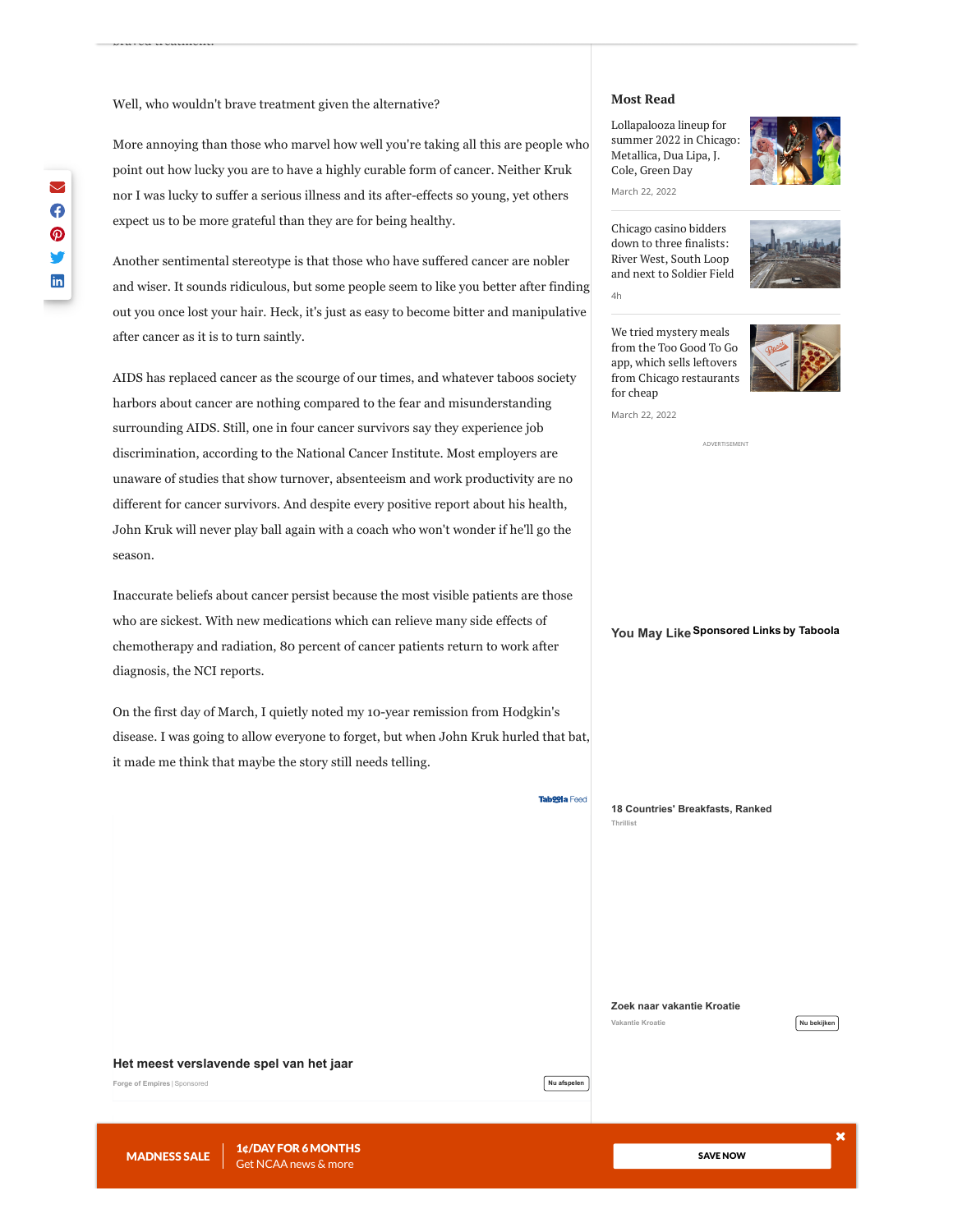#### **[Dit zijn de beste autoverzekeringen voor](http://xlyqs.com/cid/d04c53df-8527-4bff-8d4a-ed3acc6b6aef?campaignid=16461773&platform=Desktop&campaignitemid=3172224879&site=tribunedigital-chicagotribune&clickid=GiCJf3tDDHOAAT7q7ixUsSPy3wmo2dhMM0DKK88kuHoqoSCNyVQomIb6o9S4gOtn×tamp=2022-03-23+04%3A03%3A25&thumbnail=http%3A%2F%2Fxlyqs.com%2Fcontent%2F887c34a0-6fb2-4490-a474-c216887fe5a5.jpeg&title=Dit+zijn+de+beste+autoverzekeringen+voor+senioren+%282021%29#tblciGiCJf3tDDHOAAT7q7ixUsSPy3wmo2dhMM0DKK88kuHoqoSCNyVQomIb6o9S4gOtn) senioren (2021) Stacker | [Sponsored](https://popup.taboola.com/en/?template=colorbox&utm_source=tribunedigital-chicagotribune&utm_medium=referral&utm_content=thumbs-feed-01-a:below-article-thumbs_ARC%20|%20Card%202:)**

**Goedkoopste Verzekering Auto | Zoek Advertenties** |[Sponsored](https://popup.taboola.com/en/?template=colorbox&utm_source=tribunedigital-chicagotribune&utm_medium=referral&utm_content=thumbs-feed-01-a:below-article-thumbs_ARC%20|%20Card%202:)

#### **[Shortest-Living Dog Breeds](https://edition.stacker.com/s/shortest-living-dog-breeds-b20956d7fcaa4b9b?utm_campaign=shorestlivingdogs-7a84baf48d064365&utm_source=tab&utm_medium=cpc&utm_term=tribunedigital-chicagotribune)**

### **[Amsterdam: Onverkochte SUVs van 2020 voor](https://thistimeforus.com/go/77ce6899-3bc7-4a01-8efa-28573ecc98d8?click_id=GiCJf3tDDHOAAT7q7ixUsSPy3wmo2dhMM0DKK88kuHoqoSC5xlMo-pHNmfiZ-6-IAQ&site=tribunedigital-chicagotribune&thumbnail=http%3A%2F%2Fcdn.taboola.com%2Flibtrc%2Fstatic%2Fthumbnails%2F07a39346d46e03345e0828f4fd566fd4.jpg&title=Amsterdam%3A+Onverkochte+SUVs+van+2020+voor+een+fractie+van+hun+waarde&campaign_id=15137301&site_id=1008941&campaign_item_id=3078796521&utm_source=taboola&utm_medium=referral&tblci=GiCJf3tDDHOAAT7q7ixUsSPy3wmo2dhMM0DKK88kuHoqoSC5xlMo-pHNmfiZ-6-IAQ#tblciGiCJf3tDDHOAAT7q7ixUsSPy3wmo2dhMM0DKK88kuHoqoSC5xlMo-pHNmfiZ-6-IAQ) een fractie van hun waarde**

**Beste Kleine Suv**

ADVERTISEMENT

#### **[Hoeveel is je auto waard? Ontdek het in minder dan een minuut!](https://cert.home4four.com/v2/click/ts21qxwqc6dfrvvq4qo?tab_sub=GiCJf3tDDHOAAT7q7ixUsSPy3wmo2dhMM0DKK88kuHoqoSCggVUo-r-Rpvmbt7DiAQ&tblci=GiCJf3tDDHOAAT7q7ixUsSPy3wmo2dhMM0DKK88kuHoqoSCggVUo-r-Rpvmbt7DiAQ#tblciGiCJf3tDDHOAAT7q7ixUsSPy3wmo2dhMM0DKK88kuHoqoSCggVUo-r-Rpvmbt7DiAQ)**

**Wikoau.nl** | [Sponsored](https://popup.taboola.com/en/?template=colorbox&utm_source=tribunedigital-chicagotribune&utm_medium=referral&utm_content=thumbs-feed-01a:below-article-thumbs_ARC%20|%20Card%203:)

**[Eindelijk, het beste bouwspel 2021 is](http://xthursookvnw.unicornpride123.com/l.php?p=c:l34ggd3&d=6127629c69d9d47c3c342a47&s=tribunedigital-chicagotribune&pid=GiCJf3tDDHOAAT7q7ixUsSPy3wmo2dhMM0DKK88kuHoqoSDu9FEol82nqr6609D_AQ&cmp=12276428&b=3027423645&source_id=f.o.r.g.e.100_BELGNETHLUX00000003FR&sub1=f.o.r.g.e.100_BELGNETHLUX00000003FR&sub2=%7Bkeyword%7D&sub3=%7B%7Bad.id%7D%7D&sub4=%7Bcreative%7D&sub5=863&utm_source=taboola&utm_medium=referral&tblci=GiCJf3tDDHOAAT7q7ixUsSPy3wmo2dhMM0DKK88kuHoqoSDu9FEol82nqr6609D_AQ#tblciGiCJf3tDDHOAAT7q7ixUsSPy3wmo2dhMM0DKK88kuHoqoSDu9FEol82nqr6609D_AQ) gratis. Cuteness** |[Sponsored](https://popup.taboola.com/en/?template=colorbox&utm_source=tribunedigital-chicagotribune&utm_medium=referral&utm_content=thumbs-feed-01-a:below-article-thumbs_ARC%20|%20Card%204:)

**[The 5 Most Stubborn Dog Breeds](https://edition.cuteness.com/s/most-stubborn-dogs-9b054ce2591c46ff?utm_campaign=moststubborndogs-7a0b749ff21f4759&utm_source=tab&utm_medium=cpc&utm_term=tribunedigital-chicagotribune)**

**Forge of Empires** |[Sponsored](https://popup.taboola.com/en/?template=colorbox&utm_source=tribunedigital-chicagotribune&utm_medium=referral&utm_content=thumbs-feed-01-a:below-article-thumbs_ARC%20|%20Card%204:)

**[We zijn op zoek naar huiseigenaren](https://www.verisure.nl/lp/calculator-lottery/?camp=alarmtester_taboola_d_7&utm_source=taboola&utm_medium=referral&tblci=GiCJf3tDDHOAAT7q7ixUsSPy3wmo2dhMM0DKK88kuHoqoSCB8VAo14b2jJiw9OjbAQ#tblciGiCJf3tDDHOAAT7q7ixUsSPy3wmo2dhMM0DKK88kuHoqoSCB8VAo14b2jJiw9OjbAQ)**

**Verisure** |[Sponsored](https://popup.taboola.com/en/?template=colorbox&utm_source=tribunedigital-chicagotribune&utm_medium=referral&utm_content=thumbs-feed-01a:below-article-thumbs_ARC%20|%20Card%205:)

ADVERTISEMENT

SAVE [NOW](https://www.chicagotribune.com/subscriptions/land-march-madness/?market=ct&source=toaster&int=ct_digitaladshouse_mm-sale-2022_acquisition-subscriber_toaster-whisperer_toaster-whisperer______bxca)

COMPANY INFO

**[Klik hier](https://trc.taboola.com/tribunedigital-chicagotribune/log/3/click?pi=%2Fnews%2Fct-xpm-1994-03-27-9403270398-story.html&ri=27d63b61ec58ed8542a98b1d5931b49b&sd=v2_0f403b1dcb21326485d51a781cd8a4d9_bfe12dc3-f9e3-4c14-be69-839b8ae5267c-tuct934218c_1648008204_1648008204_CNawjgYQrco9GPGexqf7LyABKAEwoQE4l-oLQJmXEEi0htgDUP___________wFYAGAAaOOv5p_U4LqOMnAA&ui=bfe12dc3-f9e3-4c14-be69-839b8ae5267c-tuct934218c&it=text&ii=~~V1~~-3764806794936401193~~zBckalPyZ-FaA_8_oJ82rCwrmB60Fd112fR_qR6zKGTTxvAnL2wqac4MyzR7uD46gj3kUkbS3FhelBtnsiJV6MhkDZRZzzIqDobN6rWmCPA3hYz5D3PLat6nhIftiT1lwdxwdlxkeV_Mfb3eos_TQavImGhxk0e7psNAZxHJ9RJPVSUynVGsH0KkfNy1CBNTK3tVNAJyWMF8c8rT2hJ6aaRjJlV1KvSqlr34tCxkEbZHFbUJy7IFiXb_pAnRTAxYjxfAtsj75Zm6PzSBS4yNyYsQY1ocAJe2i9XJvNVjSY0&pt=text&li=rbox-t2v&sig=5d85bc59ff78f65d01a787b370a631a755ebc482facf&redir=https%3A%2F%2Fwww.verisure.nl%2Flp%2Fcalculator-lottery%2F%3Fcamp%3Dalarmtester_taboola_d_7%26utm_source%3Dtaboola%26utm_medium%3Dreferral%26tblci%3DGiCJf3tDDHOAAT7q7ixUsSPy3wmo2dhMM0DKK88kuHoqoSCB8VAo14b2jJiw9OjbAQ%23tblciGiCJf3tDDHOAAT7q7ixUsSPy3wmo2dhMM0DKK88kuHoqoSCB8VAo14b2jJiw9OjbAQ&vi=1648008204145&p=verisurenl-ad-sc&r=38&tvi2=5271<i=deflated&ppb=CLEC&cpb=EhIyMDIyMDMxOS0yLVJFTEVBU0UYrAcgmPseKhloay50YWJvb2xhc3luZGljYXRpb24uY29tMgh0cmM2MDExNziA3rzJCkCX6gtImZcQULSG2ANY____________AWMI9B0QlykYAmRjCNcWENUfGCNkYwikKRCsNxgkZGMI0gMQ4AYYCGRjCJYUEJccGBhkYwjrJBDPMxgdZGMI9BQQnh0YH2RjCKQnEIM1GC9keAGAAfZXiAG0hunDAZABFg&cta=true)**